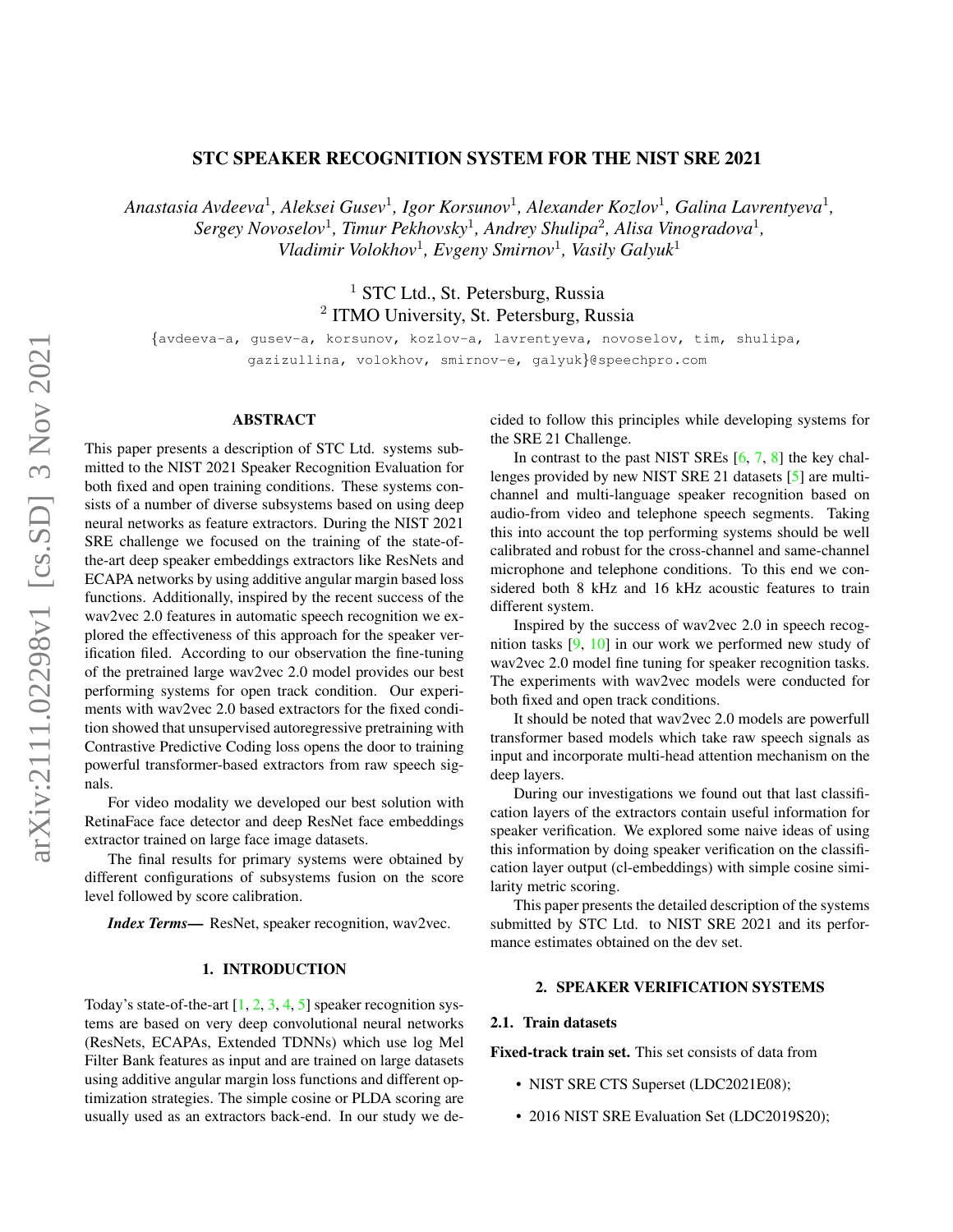• concatenated VoxCeleb 1 and 2 datasets.

For augmentation purposes we used standard Kaldi augmentation recipe (reverberation, babble, music and noise) with freely available MUSAN and simulated Room Impulse Response (RIR) datasets. Additionally, we applied SpecAugment [\[11\]](#page-9-10) technique and simulated codecs effects by different types of low-pass, high-pass, band-pass and band-stop filters. As well we simulated telephone and microphone channels with different types of Finite Impulse Responses (FIR), computed on 2021 NIST SRE Development Set.

In total, this training set contains 725,983 records from 14,271 speakers.

Open-track train set. This set was used for open-track systems training. For building it we used a wide variety of different datasets containing telephone and microphone data from private datasets and from those available online:

- Switchboard2 Phases 1, 2 and 3;
- Switchboard Cellular;
- Mixer 6 Speech;
- NIST SREs 2004 2010;
- NIST SRE 2018 (eval set);
- concatenated VoxCeleb 1 and 2;
- RusTelecom v2;
- RusIVR corpus.

RusTelecom v2 is an extended versions of private Russian corpus of telephone speech, collected by call-centers in Russia. RusIVR is a private Russian corpus with telephone and media data, collected in various scenarios and recorded by different types of devices (telephone, headset, far-field microphone, etc). In order to increase the amount and diversity of the training data, we used Kaldi standard recipe in addition to augmentations described in section [2.1.](#page-0-0) In total, this training set contains 532,541 records from 33,466 speakers.

Open-track tuning set. This set is a subset of the [2.1](#page-0-0) set and was used for tuning purposes only. Tuning set includes:

- Mixer 6 Speech;
- NIST SREs 2004-2010, 2016;
- concatenated VoxCeleb 1 and 2;
- RusIVR.

Additionally, we preprocessed NIST SREs datasets: we fixed a number of speaker markup errors, discarded files with multiple speakers in one utterance, and added microphone data for some speakers. We also filtered out hard examples from the training dataset using Sub Center ArcFace technique [\[12\]](#page-9-11).

Standard Kaldi augmentation recipe was applied for this subset. In total, tuning set contains 336,724 records from 14,399 speakers.

### 2.2. Feature extraction

16kHz features. We use Log Mel-filter bank (MFB) energies with the following extraction settings:

- frame-length  $-25$  ms;
- frame-shift  $-10$  ms;
- low frequency 20 Hz;
- high frequency 7600 Hz;
- number of mel bins 80.

After the features were extracted Mean Normalization (MN) over a 3-second sliding window was applied. In the fixed track we used Kaldi energy based VAD with energy threshold equal to 5.5. In open track U-net-based VAD was used instead.

8kHz features. We use Log Mel-filter bank (MFB) energies with the following extraction settings:

- frame-length  $-25$  ms;
- frame-shift  $-10$  ms:
- low frequency 20 Hz;
- high frequency 3700 Hz;
- number of mel bins 64.

Similarly to 16kHz data Mean Normalization and VAD was applied further.

Raw audio signal processing. For our wav2vec based extractors we used raw 16 kHz audio. Kaldi-based energy vad was used for non-speech segment filtration. Additionally on-line augmentation scheme was used for raw audio samples with the following settings:

- MUSAN additive noise with  $p = 0.25$ ;
- RIR convolution with  $p = 0.25$ ;
- Frequency masking with  $p = 0.25$ ;
- Time masking with  $p = 0.25$ ;
- Clipping Distortion with  $p = 0.25$ .

Here  $p$  is a probability of applying augmentation type for the sample in the training batch. All considered augmentations were applied in sequence.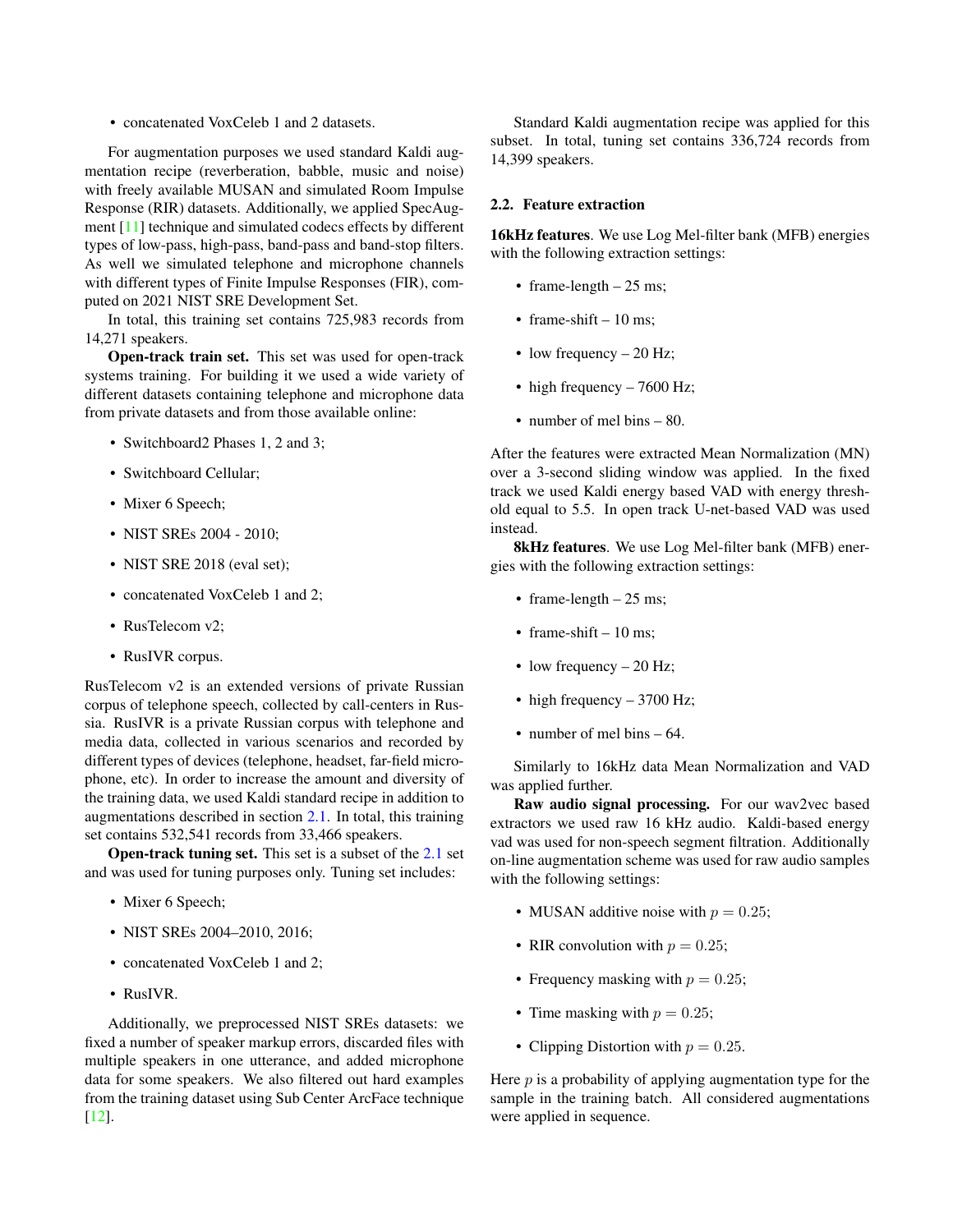#### 2.3. Systems

This section contains the description of all single systems used for final submission in fixed and open tracks. All of them contain corresponding suffix for clarity.

During all stages of training and tuning processes AAM-Softmax loss was used with parameters  $m$  and  $s$  set to 0.35 and 32 respectively.

### *2.3.1. Fixed track*

ResNet34-16k-fixed. This extractor is based on the ResNet34 model with some modifications, as well as set to one stride in the first BasicBlock and changed to a simple Conv2D stem block This is a ResNet34 model trained on 16kHz version of [2.1.](#page-0-0)

ExtResNet34-8k-fixed. This is an extended Resnet34 model with bigger amount of filters on the frame level. It was trained on 8kHz version of [2.1.](#page-0-0) The model was initially trained for 15 epochs with 6 seconds speech segments using one cycle lr policy [\[13\]](#page-9-12). And then it was tuned for 3 epochs with crop size of 10 seconds and one epoch with 20 seconds.

ExtResNet52-8k-fixed and ExtResNet52-16k-fixed. These models are two similar extended ResNet52 architectures constructed from BasicBlocks. We trained these models on 8kHz and 16kHz versions of [2.1.](#page-0-0) We have used only clear data and half of the augmented data, chosen at random to speed up experiments. These models were trained with scheme described above except last step with tuning on 20 seconds segments.

ResNet101-8k-fixed. This model is a modified version of the standard ResNet101 architecture with Basic Blocks instead of BottleneckBlocks. It was trained on the 8kHz version of [2.1](#page-0-0) for 20 epochs with a crop size of 5 seconds. The tuning procedure was performed twice for 3 epochs with 10 and 20 seconds segments length correspondingly.

ResNet101-16k-fixed. This model uses ResNet101 architecture with some modifications: set to one stride in the first BottleneckBlock and changed to a simple Conv2D stem block, which provides the basis for this extractor. Model was trained on the 16kHz version of [2.1](#page-0-0) dataset with AMP in several stages with increasing crop size, loss margin and decreasing learning rate.

ExtDResNet101-16k-fixed. This model is based on ResNet101 8k-fixed architecture, which means that it also employs BasicBlocks. Additionally, it applies the model tweak from [\[14\]](#page-9-13) called ResNet-D: adding a  $2 \times 2$  average pooling layer in the downsampling block with a stride of 2 before the convolution, whose stride is changed to 1. The model was trained on 16kHz data from [2.1.](#page-0-0) The first 20 epochs speech segments of 5 seconds length are used and then the model is tuned for 10 and 20 seconds segments.

ECAPA-TDNN-fixed. Emphasized Channel Attention, Propagation and Aggregation in TDNN (ECAPA-TDNN), newly proposed in [\[15\]](#page-9-14), is a modification of the standard

<span id="page-2-1"></span>

Fig. 1: Wav2vec 2.0 based speaker embeddings extractor

Time Delay Neural Network (TDNN) architecture, containing Squeeze-Excitation (SE) blocks and Res2Net modules at the frame level and attentive statistic pooling (ASP) [\[16\]](#page-9-15) instead of the usual statistic pooling. We use our implementation of ECAPA-TDNN architecture with the following parameters: the number of SE-Res2Net Blocks is set to 4 with dilation values 2,3,4,5 to blocks; the number of filters in the convolutional frame layers C is set to 2048; the number of filters in the bottleneck set to 1536 of the SE-Res2Net Block; ASP is used; embedding layer size is set to 1024; simple Conv1D with 2048 filters is used like a stem block. Model training is performed on 16kHz version of [2.1](#page-0-0) dataset with AMP in several stages.

ResNet101-16k-fixed & ECAPA-TDNN-fixed. This system is the embedding level fusion of the ResNet101-16kfixed and ECAPA-TDNN-fixed systems. However, instead of standard embeddings, the class posteriors logit embeddings were used here. In more details they are described in section [2.4.](#page-3-0)

Wav2Vec-fixed. For the fixed conditions we pretrained base wav2vec 2.0 [\[10\]](#page-9-9) model using Contrastive Predicting Coding [\[17\]](#page-9-16) scheme on SRE 21 train set with different augmentations types and cutting of non-speech segments. We used fairseq toolkit  $[18]$ <sup>[1](#page-2-0)</sup> for its pretraining.

For training we used a part of fixed dataset - CTS\_Superset

<span id="page-2-0"></span><sup>1</sup><https://github.com/pytorch/fairseq/tree/main/examples/wav2vec>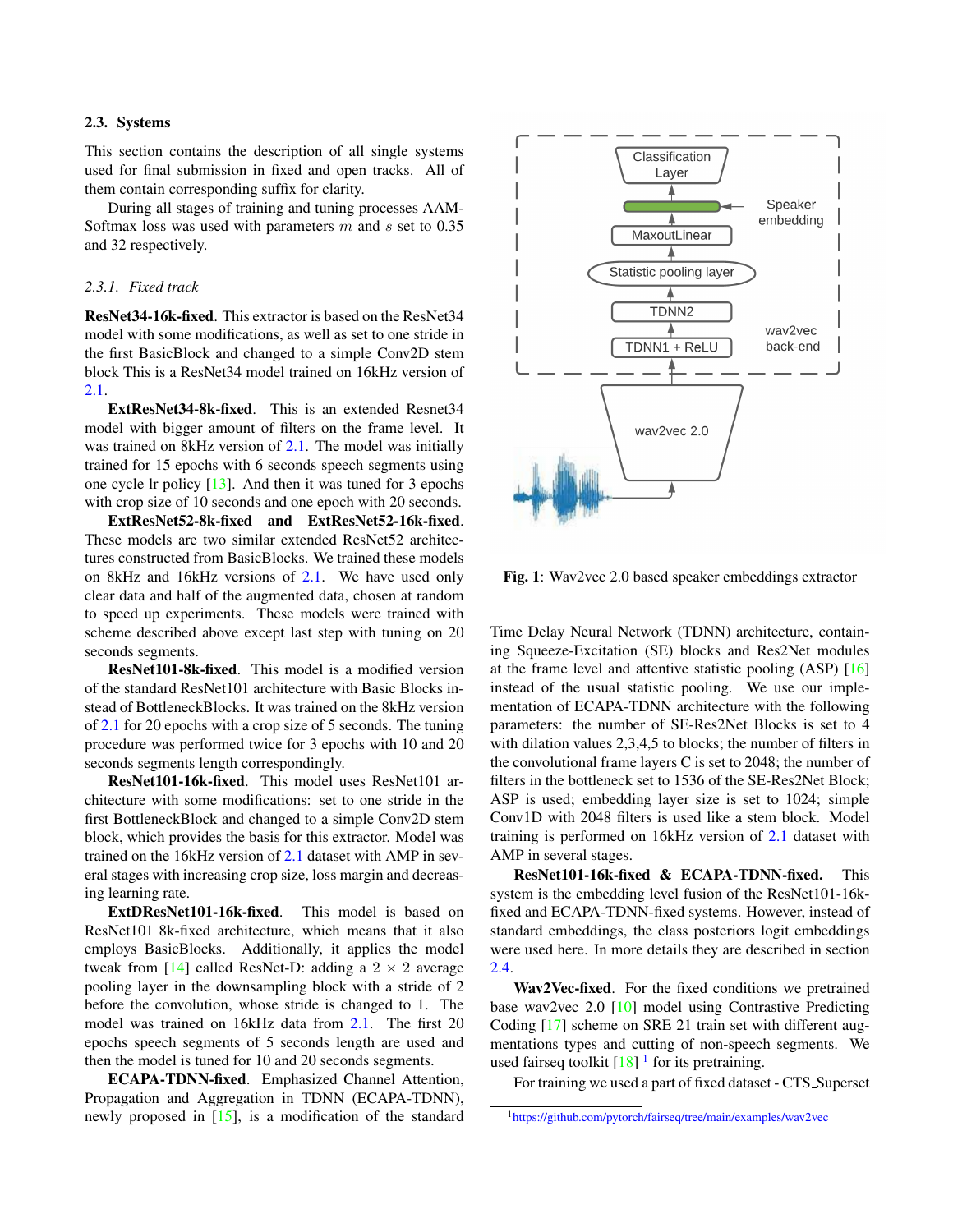and Voxceleb 1, 2 with different sets of augmentations similar to described above in [2.1.](#page-0-0) We also applied Kaldi energy-based VAD for cutting long pauses in CTS Superset. Model was pretrained for 7 epoch and then used as a starting point for our finetuning.

The main scheme of wav2vec 2.0 based speaker embeddings extractor is represented on Figure [1.](#page-2-1) As an effective wav2vec 2.0 back-end we applied two TDNN layers ( the 1st with ReLU activation), statistic pooling layer to pool time series to single vector, maxout linear layer [\[19,](#page-9-18) [3\]](#page-9-2) to get speaker embedding. We used AAM-Softmax based linear classification layer to fine-tune the extractor. In principle, one can pass output of the wav2vec directly to the statistics pooling layer. However, we find out that we can achive better results if we pass them through the sequence of TDNN layers. The role of TDNN layers is to prefilter speaker specific information and to "prepare" wav2vec output time series for statistical pooling. According to our observations this approach let us achieve better results than direct statistical pooling of the wav2vec outputs. The TDNN blocks utilise contex 1 of the input features and have 2048 dimension output. The obtained final speaker embedding size was 512. Additional note is that wav2vec part of the extractor could be freezed while tuning for downstream speaker recognition task. We observed that in this scenario the results can also be very good, but finetuning the whole extractors provides additional performance gains for speaker recognition system.

SWIN-16k-fixed. This model is based on a Shifted Windows Transformer architecture, proposed in [\[20\]](#page-9-19) as an adaptation of standard transformers from NLP to computer vision task.

In our experiments we used the following architecture settings:

- image size: [80, 512]
- patch size: [2, 2]
- embedding dim of Swin Transformer Block 72
- model depths:  $[2, 4, 8, 4]$
- number of attention heads for Swin Transformer Block: [3, 3, 3, 3]
- window size: 8.

We have added the statistics pooling layer and linear projection layer on top of the original model to obtain speaker embeddings. The model was trained on 16kHz version of [2.1](#page-0-0) dataset with AMP in several stages with increasing crop size and loss margin and decreasing learning rate.

# *2.3.2. Open*

For the final systems in open audio and audio-visual tracks we used systems from the fixed tracks described above as well as ones trained on the extended datasets.

ECAPA-TDNN-open. This model uses ECAPA-TDNN architecture  $[15]$  with the following parameters:

- 4 SE-Res2Net Blocks with dilation values 2,3,4,5
- 1024 filters in convolution frame layers C to match the number of filters in the bottleneck of the SE-Res2Net Block
- adaptive statistics pooling
- embedding size 512

We changed stem block to the stack of 4 Conv2D-BatchNorm2D-ReLU sequences with kernel size 3 and 32 filters for all convolution layers except the last one that used 1024 filters. Model was trained on 8kHz version of [2.1](#page-0-0) dataset. The training process was performed in several stages with simultaneous increasing of the crop size (from 5 to 12) seconds) and loss margin and learning rate decreasing . After that the classification layer was reinitialised and the model was fine-tuned on [2.1](#page-0-0) dataset.

ResNet101-8k-open. This model is based on ResNet101 with some modifications: maxout activation function for the embedding layer, stride of one in BoottleneckBlock and simple Conv2D layer in place of stem block. Model was trained on 8kHz version of [2.1](#page-0-0) dataset and tuned on Open-track tune set [2.1](#page-0-0) similarly to ECAPA-TDNN-open.

ResNet101-8k-open + ECAPA-TDNN-open and ResNet101-8k-open + ECAPA-TDNN-open filtered. Both of these systems were prepared similarly to the systems for the fixed track: ResNet101-8k-open and ECAPA-TDNNopen were fused together on the cl-embeddings level (see section [2.4\)](#page-3-0).

We eliminated less informative speaker classes in ResNet101- 8k-open + ECAPA-TDNN-open filtered after the fusion to reduce the size of cl-embeddings. This technique produces better results on the dev set (Table [3\)](#page-5-0).

Wav2vec-(I,II,III,IV)-open. These models were based on wav2vec 2.0 large architecture. For the open track we used large multi-lingual wav2vec 2.0 model  $XLSR_53$  provided by facebook [\[18\]](#page-9-17) on *[fairseq cite](https://github.com/pytorch/fairseq/tree/main/examples/wav2vec)* as a starting point for the fine-tuning. We used the same wav2vec Back-End as in our fix condition model. But the Wav2vec-(I,II,III)-open were trained using (8 sec, 12 sec, 14 sec) speech chunks durations respectively with different training strategies on [2.1](#page-0-0) dataset. Wav2vec-IV-open was fine-tuned on [2.1](#page-0-0) dataset using 14 sec speech chunks duration.

### <span id="page-3-0"></span>2.4. Class posteriors logit embeddings

During our investigation we observed that the extractors classification layer outputs (namely class posteriors logit embeddings, or cl-embeddings) can be more informative than conventional pre-last layer embeddings. We realised that last classification layers obtained in closed classification task discriminative training contain useful information for the open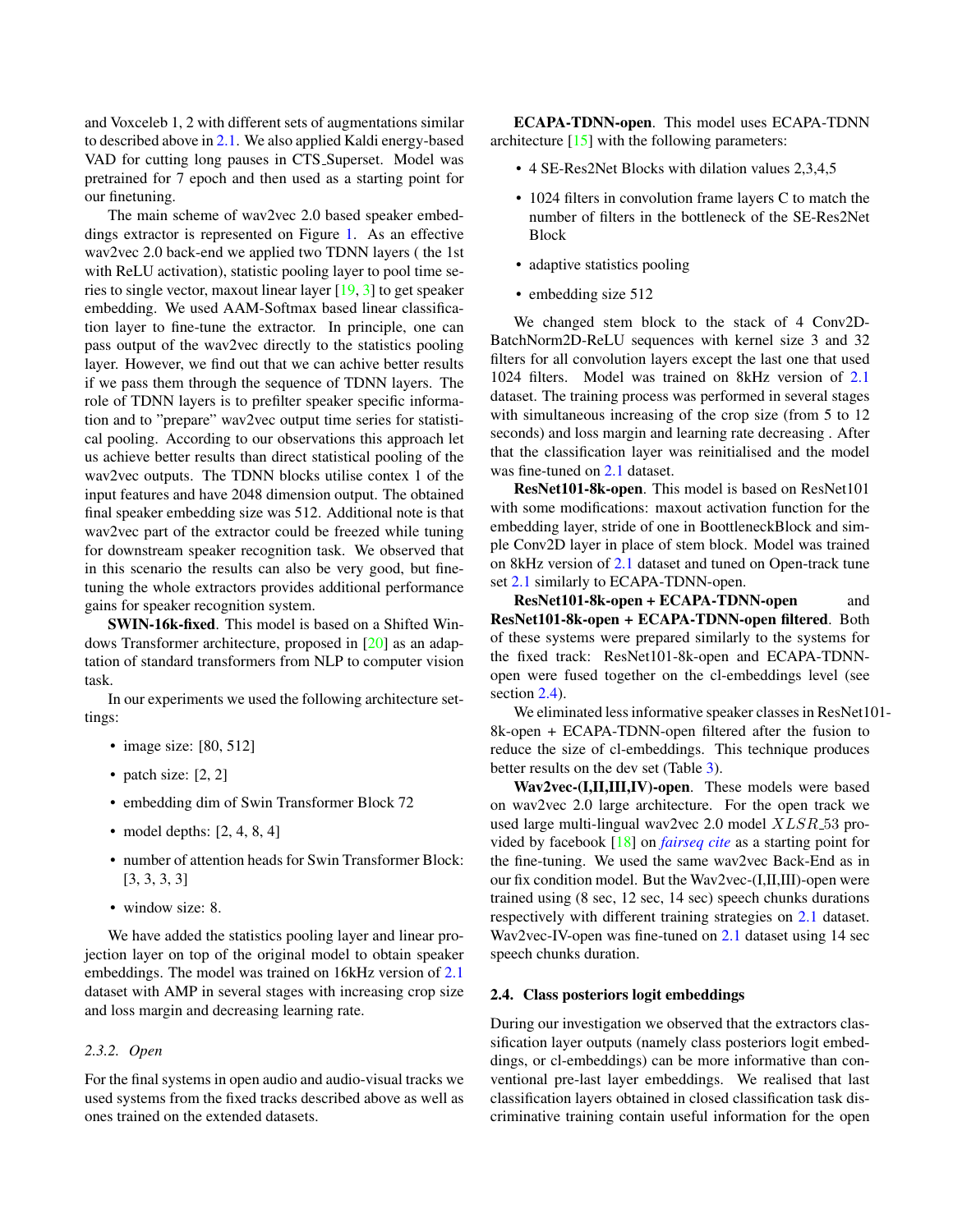task speaker discrimination. We explored some naive ideas of using this information by doing speaker verification on the classification layer output with simple cosine similarity metric scoring. For instance, the results of our experiments with cl-embeddings for two type of extractors ResNet101-16k-fix and ECAPA-TDNN-fix are presented in Table [1.](#page-5-1) Here clembeddings outperform conventional embeddings in terms of both the EER and minDCF. Moreover one can notice that clembeddings subspace allows to use effective and simple embeddings fusion procedure like weighted cl-embeddings sum. But this is possible if the extractors had the same training speakers classes or on intersected classes. From the results of Table [1](#page-5-1) you can see such type of fusion is superior then simple score level fusion of the systems.

We use cl-embedding based fusion for ResNet101-16k-fix & ECAPA-TDNN-fix models and consider it further as single systems in section [4.](#page-7-0)

# 2.5. Scoring

We used Cosine similarity to distinguish speaker embeddings:

$$
\mathcal{S}(\mathbf{x_1}, \mathbf{x_2}) = \frac{\mathbf{x_1}^T \mathbf{x_2}}{\|\mathbf{x_1}\| \|\mathbf{x_2}\|},
$$
 (1)

where  $(x_1, x_2)$  are speaker embedding vectors.

## 2.6. Score normalization

For all systems except of those based on wav2vec, adaptive scoring normalization technique (adaptive s-norm) from [\[21\]](#page-9-20) is used. Here the normalized score for a pair  $(x_1, x_2)$  can be estimated as follows:

$$
\hat{S}(\mathbf{x_1}, \mathbf{x_2}) = \frac{S(\mathbf{x_1}, \mathbf{x_2}) - \mu_1}{\sigma_1} + \frac{S(\mathbf{x_1}, \mathbf{x_2}) - \mu_2}{\sigma_2}, \quad (2)
$$

where the mean  $\mu_1$  and standard deviation  $\sigma_1$  are calculated by matching  $x_1$  against impostor cohort and similarly for  $\mu_2$ and  $\sigma_2$ . A set of the *n* best scoring impostors are selected for each embedding pair when means and standard deviations are calculated. Additionally, we analysed the scores distribution for our single systems for dev set with and without source type match. The obtained results in Figure [2](#page-4-0) confirm significant gap between the corresponding distributions. This led us to the idea of channel compensation.

For all systems scores we apply channel normalization technique, where the normalized score for a pair  $(x_1, x_2)$  can be estimated as follows:

$$
\hat{S}(\mathbf{x_1}, \mathbf{x_2}) = \frac{S(\mathbf{x_1}, \mathbf{x_2}) - \mu_{ch}}{\sigma_{ch}},
$$
\n(3)

where mean  $\mu_{ch}$  and standard deviation  $\sigma_{ch}$  are calculated for each pair of source type matching (tel-tel, mic-mic, tel-mic and mic-tel), obtained from source files headers and applied according to the the source type of  $(x_1, x_2)$ .

<span id="page-4-0"></span>

Fig. 2: Comparison of target and impostor distributions with and without source type match obtained for Wav2Vec-fixed system: (a) no normalization applied, (b) channel normalization applied

For those systems that used both normalization approaches, adaptive s-norm is applied before channel normalization.

Tables [2](#page-5-2) and [3](#page-5-0) demonstrate quality estimates in terms of EER, minDCF and ActDCF obtained on the dev set for each single system in its better configuration for fix and open tracks correspondingly.

#### 3. FACE VERIFICATION SYSTEMS

We used a standard pipeline to solve the face verification problem: face detection, preprocessing of facial crops, embedding extraction, and scoring.

Firstly, a digital image of enroll or many frames of test video were processed using a face detector. The outputs of the face detector are the coordinates of the bounding box and the coordinates of the five facial landmarks. Secondly, we used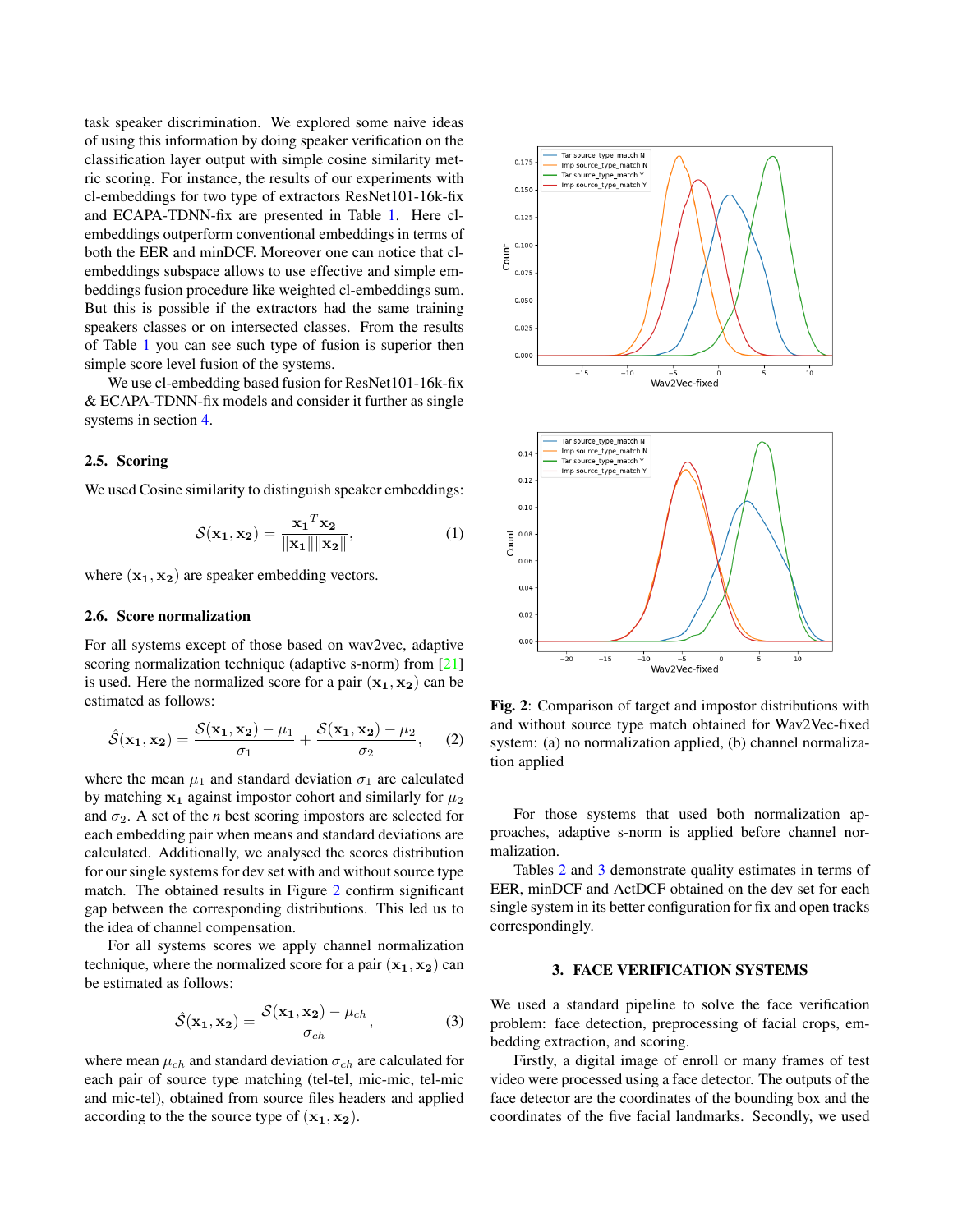<span id="page-5-1"></span>Table 1: Results of cl-embeddings, scores normalization and fusion for ResNet101-16k-fix and ECAPA-TDNN-fix systems for the audio track. Here cl-emb is the flag of using class posterior logits embeddings, ch-norm is channel scores normalization flag, s-norm – adaptive scores normalization flag respectively. The metrics were computed by NIST SRE 21 scoring tool

| <b>System name</b>     | cl-emb | s-norm         | ch-norm                  | <b>EER, %</b> | minDCF21 |
|------------------------|--------|----------------|--------------------------|---------------|----------|
|                        |        | $\overline{a}$ |                          | 8.04          | 0.408    |
|                        | ۳      | ✓              | $\checkmark$             | 4.65          | 0.316    |
|                        |        |                |                          | 5.28          | 0.36     |
| ResNet101-16k-fixed    | -      | ✓              |                          | 6.88          | 0.412    |
|                        | ✓      | ۰              | $\overline{\phantom{a}}$ | 6.93          | 0.35     |
|                        |        | √              | $\checkmark$             | 4.40          | 0.280    |
|                        |        | ۰              |                          | 5.06          | 0.309    |
|                        |        | ✓              | $\overline{a}$           | 5.94          | 0.336    |
|                        | ۰      | L.             | $\overline{a}$           | 10.47         | 0.499    |
|                        | -      | √              | √                        | 7.09          | 0.451    |
|                        | ۰      |                |                          | 8.05          | 0.455    |
| ECAPA-TDNN-fixed       |        | ✓              | $\blacksquare$           | 10.34         | 0.593    |
|                        | √      | ۰              | $\overline{\phantom{a}}$ | 8.26          | 0.411    |
|                        |        | ✓              | √                        | 5.94          | 0.352    |
|                        |        | $\overline{a}$ | ✓                        | 6.50          | 0.376    |
|                        |        | ✓              | L.                       | 8.07          | 0.486    |
| $ResNet101-16k-fixed+$ |        |                |                          |               |          |
| ECAPA-TDNN-fixed       | ✓      |                | √                        | 3.97          | 0.253    |
| (scores fusion)        |        |                |                          |               |          |
| $ResNet101-16k-fixed+$ |        |                |                          |               |          |
| ECAPA-TDNN-fixed       | ✓      |                | ✓                        | 3.50          | 0.230    |
| (embeddings fusion)    |        |                |                          |               |          |

# Table 3: Open audio track single systems

<span id="page-5-2"></span>

| <b>System</b>                                | <b>EER</b> | minDCF | actDCF |
|----------------------------------------------|------------|--------|--------|
| ResNet <sub>34</sub> -16 <sub>k</sub> -fixed | 6.1        | 0.377  | 0.39   |
| ResNet101-16k-fixed<br>$+$ ECAPA-TDNN-fixed  | 3.5        | 0.23   | 0.233  |
| Wav2Vec-fixed                                | 7.57       | 0.426  | 0.45   |
| ResNet101-8k-fixed                           | 4.24       | 0.322  | 0.333  |
| ExtDResNet101-16k-fixed                      | 4.68       | 0.255  | 0.271  |
| SWIN-16k-fixed                               | 6.72       | 0.443  | 0.465  |
| ExtResNet34-8k-fixed                         | 3.96       | 0.301  | 0.305  |
| ExtResNet52-8k-fixed                         | 3.67       | 0.266  | 0.278  |
| ExtResNet52-16k-fixed                        | 3.65       | 0.28   | 0.282  |

Table 2: Fixed audio track single systems

<span id="page-5-0"></span>

| <b>System</b>                 | <b>EER</b> | minDCF | actDCF |  |
|-------------------------------|------------|--------|--------|--|
| ResNet34-16k-fixed            | 6.56       | 0.377  | 0.387  |  |
| ExtResNet34-8k-fixed          | 4.28       | 0.312  | 0.318  |  |
| ExtResNet52-8k-fixed          | 3.95       | 0.283  | 0.287  |  |
| ExtResNet52-16k-fixed         | 4.09       | 0.287  | 0.292  |  |
| ResNet101-8k-fixed            | 4.16       | 0.298  | 0.303  |  |
| ExtDResNet101-16k-fixed       | 4.7        | 0.265  | 0.277  |  |
| ResNet101-16k-fixed           | 6.69       | 0.426  | 0.435  |  |
| + ECAPA-TDNN-fixed            |            |        |        |  |
| ResNet101-8k-open             | 2.88       | 0.209  | 0.215  |  |
| + ECAPA-TDNN-open             |            |        |        |  |
| ResNet101-8k-open             | 2.94       | 0.2    | 0.207  |  |
| + ECAPA-TDNN-open-filtered    |            |        |        |  |
| Wav2vec-I-open                | 4.49       | 0.27   | 0.276  |  |
| Wav2vec-II-open               | 2.88       | 0.246  | 0.258  |  |
| Wav2vec-III-open              | 3.68       | 0.2    | 0.203  |  |
| Wav2vec-IV-open               | 3.4        | 0.233  | 0.247  |  |
| SWIN-16k-fixed                | 6.91       | 0.446  | 0.459  |  |
| r101-12_ecapa-12_class_fusion | 3.32       | 0.257  | 0.271  |  |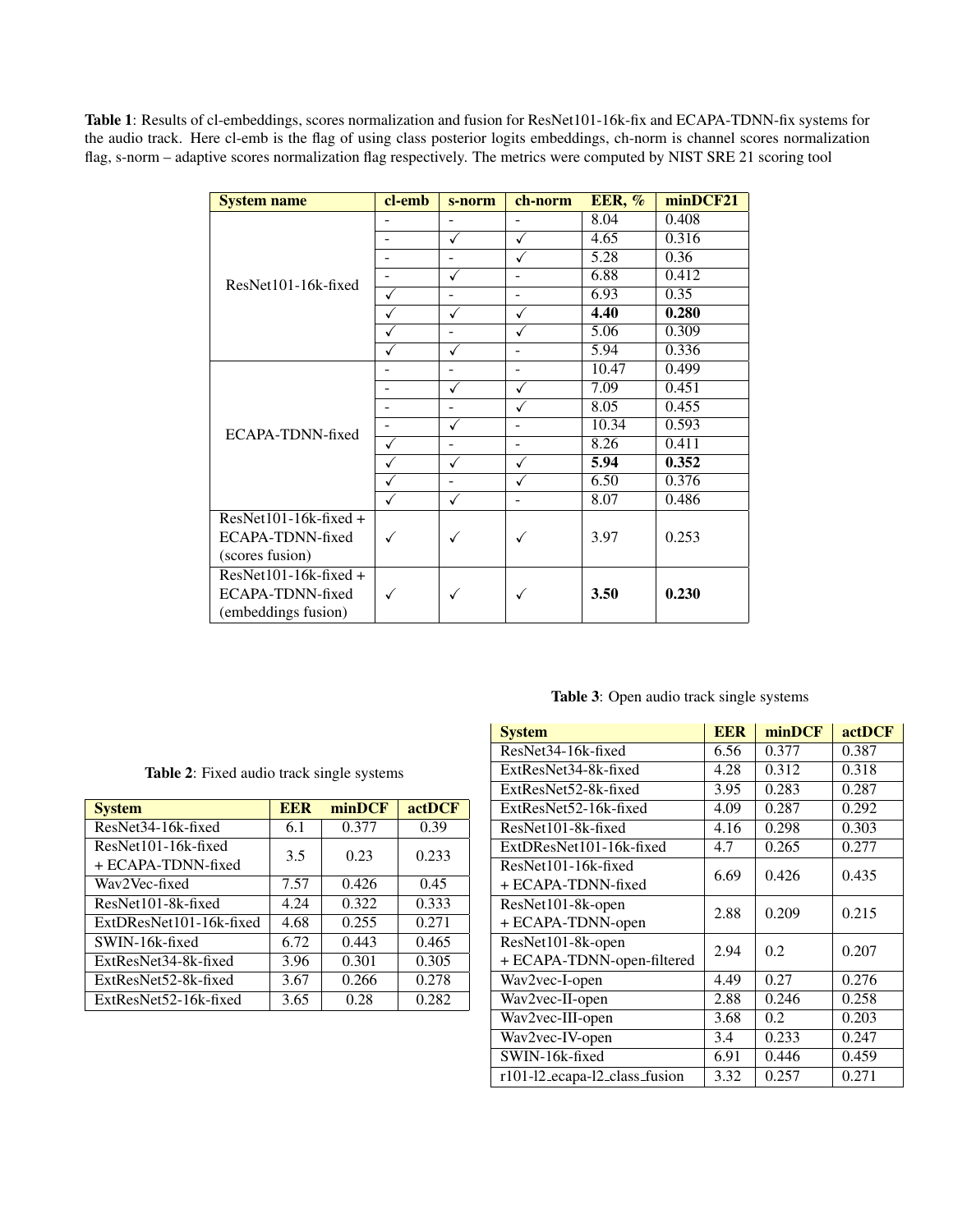the coordinates of the bounding box to create facial crops. The facial crops were aligned using the five facial landmarks, and then resized to  $112 \times 112$  pixels, and normalized. Thirdly, we extracted facial embeddings for enroll and test crops and, fourthly, we performed a scoring between enroll and test embeddings for each trial in development, and evaluation protocols.

### 3.1. Train datasets

We used the existing public face detector model based on RetinaFace [\[22\]](#page-9-21) and focused on the high quality facial embedding extractor training. For this purpose we used the following databases: MS-Celeb-1M [\[23\]](#page-10-0), VGGFace2 [\[24\]](#page-10-1), TrillionPairs-Asians [\[25\]](#page-10-2), DFW2018 [\[26\]](#page-10-3) and our proprietary database.

## 3.2. Systems

## *3.2.1. Preprocessing stage*

As described above, we used RetinaFace as a face detector. Since enrolls are described by an image, we used the face detector once to detect enroll crop of face. Tests are described by an video. We used FFmpeg [\[27\]](#page-10-4) to extract every ten frames of test video and processed each test frame using RetinaFace. We did not use any face tracking algorithms.

As noted in the original paper [\[22\]](#page-9-21), RetinaFace is a singlestage pixel-wise face localisation method, which employs extra-supervised and self-supervised multi-task learning in parallel with the existing box classification and regression branches. Each positive anchor outputs a face score, a face box, five facial landmarks, and dense 3D face vertices projected on the image plane. We used the coordinates of the bounding box to create facial crops and we used five facial landmarks, located in the area of the eyes, the tip of the nose, and the tips of the lips, to align facial crops. All facial crops have been resized to  $112 \times 112$  pixels. We illustrated the final facial crops after preprocessing of test frames from NIST SRE 2021 development set on Figure [3.](#page-6-0)

An important point to note in relation to visual data from NIST SRE 2021 development and evaluation set is header information in test video. The header of each test video contains rotation parameter. The rotation parameter determines the orientation of the frames from the test video. We read the rotation parameter to correctly orient test frames before performing the face detection procedure. We believe this parameter is important for the correct work of the preprocessing stage.

# *3.2.2. Facial embedding extractors*

We trained two facial embedding extractors for the NIST SRE 2021 challenge. First embedding extractor was based on ResNet101-IR-SE-AN neural network architecture, where

<span id="page-6-0"></span>

Fig. 3: Examples of facial crops  $(112 \times 112)$  pixels) after preprocessing stage from NIST SRE 2021 development set

IR means inverted residual [\[28\]](#page-10-5), SE means squeeze-and-excitation [\[29\]](#page-10-6), and AN means attentive normalization [\[30\]](#page-10-7). The embedding extractor was trained using MS-Celeb-1M, VGGFace2, TrillionPairs-Asians, DFW2018 datasets.

Second embedding extractor was based on ResNet100- PM neural network architecture, where PM means prototype memory [\[31\]](#page-10-8). Prototype memory is a face representation learning model, which alleviates "prototype obsolescence" problem (classifier weights (prototypes) of the rarely sampled classes, receive too scarce gradients and become outdated and detached from the current encoder state, resulting in an incorrect training signals) and allows training on a dataset of any size. We trained the ResNet100-PM embedding extractor using our proprietary database.

#### *3.2.3. Scoring methods*

ResNet101-IR-SE-AN's embeddings and ResNet100-PM's embeddings are normalized by length and can be distinguished by cosine similarity. Each trial in development and evaluation protocols contains a enroll and several test embeddings for visual modality. We used different scoring methods to compare enroll and test facial embeddings:

- calculating of maximum score (MS) between enroll embedding and test embeddings for each trial;
- calculating of score between enroll embedding and average test embedding (ATE) for each trial;
- calculating of score between enroll embedding and weighted average test embedding (WATE) for each trial (we don't use test embeddings with small recognizability score to compute weighted average test embedding);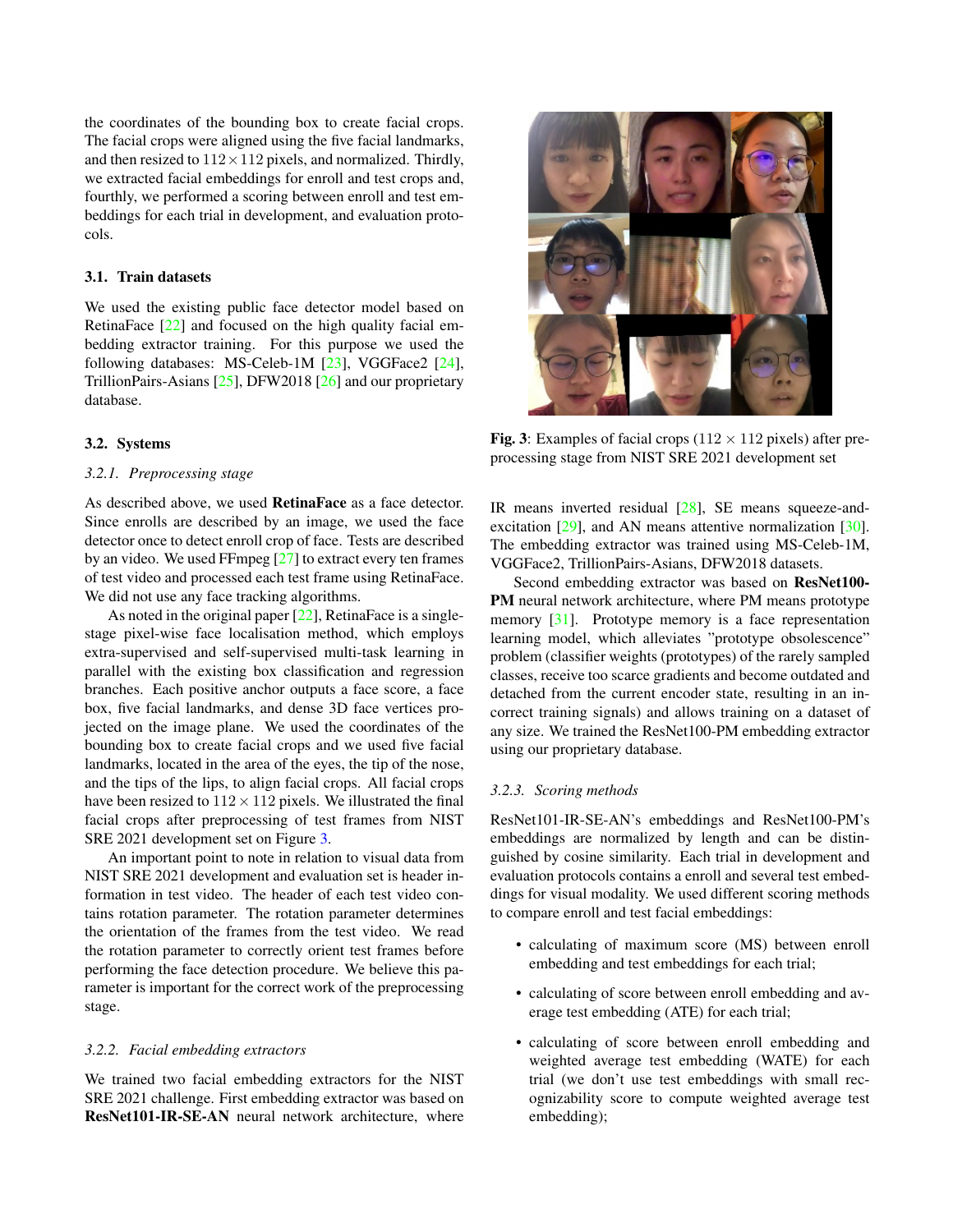<span id="page-7-1"></span>

| <b>System</b>               | <b>EER</b> | minDCF | actDCF |
|-----------------------------|------------|--------|--------|
| $ResNet101-IR-SE-AN+MS$     | 0.17       | 0.011  | 0.013  |
| $ResNet101-IR-SE-AN + ATE$  | 0.99       | 0.018  |        |
| $ResNet101-IR-SE-AN + WATE$ | 0.22       | 0.010  | 0.013  |
| $ResNet101-IR-SE-AN+MRS$    | 1.83       | 0.046  |        |
| $ResNet100-PM + MS$         | 1.32       | 0.013  | 0.018  |
| $ResNet100-PM + ATE$        | 1.82       | 0.018  |        |
| $ResNet100-PM + WATE$       | 1.66       | 0.017  |        |
| $ResNet100-PM + MRS$        | 2.94       | 0.046  |        |

Table 4: Visual track single systems

<span id="page-7-2"></span>Table 5: Audio-visual track single systems (only visual)

| <b>System</b>              | <b>EER</b> | minDCF | actDCF |
|----------------------------|------------|--------|--------|
| $ResNet101-IR-SE-AN+MS$    | 0.10       | 0.007  |        |
| $ResNet101-IR-SE-AN + ATE$ | 0.60       | 0.011  |        |
| ResNet101-IR-SE-AN + WATE  | 0.23       | 0.006  |        |
| $ResNet101-IR-SE-AN+MRS$   | 2.40       | 0.055  |        |
| $ResNet100-PM + MS$        | 0.80       | 0.008  |        |
| $ResNet100-PM + ATE$       | 1.10       | 0.011  |        |
| $ResNet100-PM + WATE$      | 1.00       | 0.010  |        |
| $ResNet100-PM + MRS$       | 2.90       | 0.054  |        |

• calculating of score between enroll embedding and test embedding with maximum recognizability score (MRS) for each trial.

Face detector can detect faces that cannot be recognized, no matter how capable the recognition system is. Recognizability, a latent variable, can therefore be factored into the design and implementation of face recognition systems. We implemented a measure of recognizability of a face image using idea from [\[32\]](#page-10-9). We compute a cosine distance to each test embeddings from an embedding of "unrecognizable identity" as a measure of recognizability. Final score of recognizability to each test embeddings was computed using the following mathematical expression:

$$
\mathcal{RS}(\mathbf{x_t}, \mathbf{x_{ui}}) = \frac{\left( \left( 1 - \frac{\mathbf{x_t}^T \mathbf{x_{ui}}}{\|\mathbf{x_t}\| \|\mathbf{x_{ui}\|}} \right) - 0.35 \right)}{0.89}, \quad (4)
$$

where  $x_t$  is a test embedding and  $x_{ui}$  is an embedding of "unrecognizable identity". The values 0.35 and 0.89 in the expression above was chosen empirically to create a dynamic range for  $RS$  between 0 and 1. We computed embeddings of "unrecognizable identity" to each our embedding extractors using unrecognizable images from WIDER FACE dataset [\[33\]](#page-10-10). We tried to use recognizability score to compute weighted average test embedding and to search the best test embedding for each trial.

Numerical results for NIST SRE 2021 (development set) visual and audio-visual tracks (only visual part) without performing the calibration procedure are represented in Table [4](#page-7-1) and Table [5.](#page-7-2) The results show that ResNet101-IR-SE-AN

extractor significantly outperforms ResNet100-PM extractor. We think that this is due to the fact that TrillionPairs-Asians database was used to train ResNet101-IR-SE-AN extractor. This database contains many Asian faces as well as NIST SRE 2021 development an evaluation set. It is showed from Table [4](#page-7-1) and Table [5](#page-7-2) that scoring approaches based on MS and WATE shows the best results in our experiments. But we would like to note WATE scoring method depends on threshold's selection of recognizability score. Test embeddings with the recognizability score less than threshold value wasn't used to compute weighted average test embedding for several protocol trial. We chose the threshold value (0.65) using NIST SRE 2021 (development set). JANUS Multimedia Dataset is not suitable to chose the threshold value, because it differs in terms of conditions from NIST SRE 2021 development and evaluation set. Therefore the results in Table [4](#page-7-1) and Table [5](#page-7-2) for WATE scoring method are overestimated.

# 4. FINAL SUBMITTED SYSTEMS

<span id="page-7-0"></span>We tried Bosaris Toolkit [\[34\]](#page-10-11) and greedy fusion algorithm [\[35\]](#page-10-12) as a way to combine several single systems into one final submission system. Bosaris toolkit was also used for calibration. All calibration and fusion was trained on the SRE 21 dev sets. Table [6](#page-8-0) reveals the results of all submitted systems on the dev set.

Greedy fusion is based on iterative process where the most promising system in terms of actDCF is selected to be added on each step until the mean value of actDCF on the dev set stopped improving.

Fused systems produced by Bosaris Toolkit, on the other hand, were difficult to interpret and often included quite similar systems in favor of more diverse ones Moreover, having such a big list of systems to fuse we see that almost half of them obtain negative weights in the final fusion system.

Given all this, we decided to use following procedure for the final system preparation:

- 1. Calibration model training using BOSARIS Toolkit.
- 2. One modality fusion training (audio and video separately) using greedy algorithm.
- 3. Fusion of audio and video systems from step 2 for audio-visual track using BOSARIS Toolkit.
- 4. Final system score calibration by BOSARIS Toolkit.

#### 5. ACKNOWLEDGMENTS

We express our gratitude and deep appreciation to our colleagures from Automatic Speech Recognition Team: Ivan Medennikov, Maxim Korenevsky, Yuri Khokhlov, Mariya Korenevskaya, Tatiana Prisyach and Tatiana Timofeeva for the valuable advises and interesting discussions on the whole duration of the NIST SRE challenge.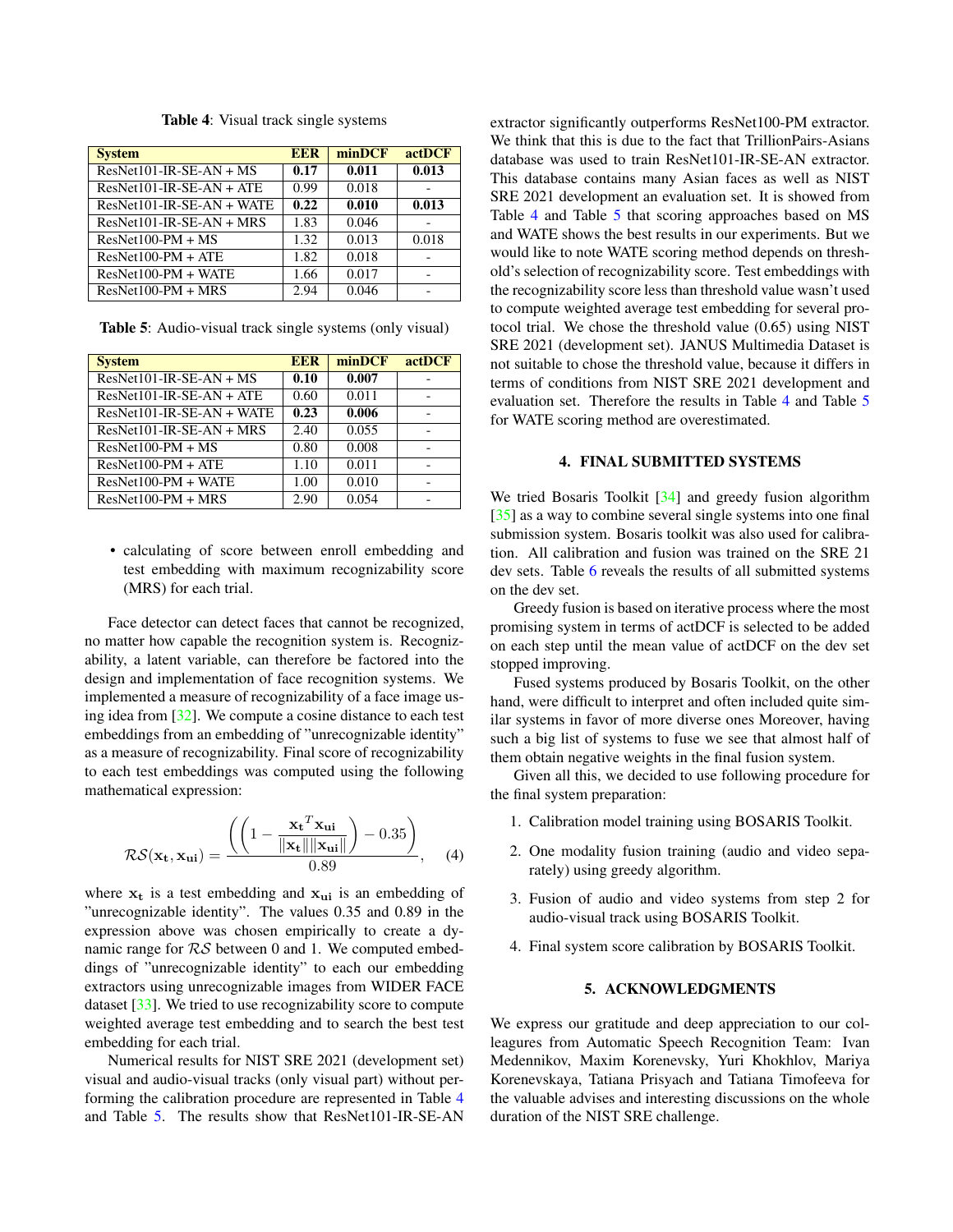Table 6: Results of the systems prepared for the NIST SRE 21 challenge on the development set

<span id="page-8-0"></span>

|                          | Fixed audio track                                                                                                                                                                     | <b>EER</b> | minDCF | actDCF | Open audio track                                                                                                                                                                                                                                                                                                                                | <b>EER</b> | minDCF | actDCF |
|--------------------------|---------------------------------------------------------------------------------------------------------------------------------------------------------------------------------------|------------|--------|--------|-------------------------------------------------------------------------------------------------------------------------------------------------------------------------------------------------------------------------------------------------------------------------------------------------------------------------------------------------|------------|--------|--------|
| Primary                  | ResNet101-16k-fixed<br>+ ECAPA-TDNN-fixe<br>Wav2Vec-fixed<br>ResNet101-8k-fixed<br>ExtDResNet101-16k-fixed<br>ExtResNet52-16k-fixed                                                   | 3.09       | 0.216  | 0.220  | Wav2vec-III-open<br>ResNet101-8k-open<br>+ ECAPA-TDNN-open filtered<br>SWIN16k-fixed<br>ResNet101-16k-fixed<br>+ ECAPA-TDNN-fixed<br>Wav2vec-IV-open<br>Wav2vec-I-open<br>ExtResNet52-16k-fixed<br>ResNet34-16k-fixed<br>ExtDResNet101-16k-fixed<br>ExtResNet34-8k-fixed<br>ExtResNet52-8k-fixed                                                | 1.97       | 0.151  | 0.153  |
| SingleContrastive        | ResNet101-16k-fix<br>+ ECAPA-TDNN-fix                                                                                                                                                 | 3.49       | 0.230  | 0.233  | Wav2vec-III-open<br>ResNet101-8k-open<br>+ ECAPA-TDNN-open filtered                                                                                                                                                                                                                                                                             | 2.38       | 0.156  | 0.161  |
|                          | ExtResNet52-8k-fixed                                                                                                                                                                  | 3.67       | 0.266  | 0.278  | Wav2vec-III-open                                                                                                                                                                                                                                                                                                                                | 2.24       | 0.207  | 0.212  |
|                          | <b>Fixed visual track</b>                                                                                                                                                             | <b>EER</b> | minDCF | actDCF | Open visual track                                                                                                                                                                                                                                                                                                                               | <b>EER</b> | minDCF | actDCF |
|                          | ResNet101-IR-SE-AN + MS                                                                                                                                                               | 0.17       | 0.011  | 0.013  | ResNet101-IR-SE-AN + MS                                                                                                                                                                                                                                                                                                                         | 0.17       | 0.011  | 0.013  |
| SingleContrastivePrimary | ResNet101-IR-SE-AN + MS<br>ResNet101-IR-SE-AN + WATE                                                                                                                                  | 0.17       | 0.010  | 0.012  | $ResNet100-PM + MS$                                                                                                                                                                                                                                                                                                                             | 1.32       | 0.013  | 0.018  |
|                          | $ResNet101-IR-SE-AN + MS$                                                                                                                                                             | 0.17       | 0.011  | 0.013  | ResNet101-IR-SE-AN + WATE                                                                                                                                                                                                                                                                                                                       | 0.22       | 0.010  | 0.013  |
|                          | Fixed audio-visual track                                                                                                                                                              | <b>EER</b> | minDCF | actDCF | Open audio-visual track                                                                                                                                                                                                                                                                                                                         | <b>EER</b> | minDCF | actDCF |
| Primary                  | audio:<br>ResNet101-16k-fixed<br>+ ECAPA-TDNN-fixed<br>Wav2Vec-fixed<br>ResNet101-8k-fixed<br>ExtDResNet101-16k-fixed<br>ExtResNet52-16k-fixed<br>video:<br>$ResNet101-IR-SE-AN + MS$ | 0.10       | 0.002  | 0.003  | audio:<br>Wav2vec-III-open<br>ResNet101-8k-open<br>+ ECAPA-TDNN-open filtered<br>SWIN16k-fixed<br>ResNet101-16k-fixed<br>+ ECAPA-TDNN-fixed<br>Wav2vec-IV-open<br>Wav2vec-I-open<br>ExtResNet52-16k-fixed<br>ResNet34-16k-fixed<br>ExtDResNet101-16k-fixed<br>ExtResNet34-8k-fixed<br>ExtResNet52-8k-fixed<br>video:<br>ResNet101-IR-SE-AN + MS | 0.10       | 0.001  | 0.002  |
| Contrastive              | <i>audio:</i><br>ResNet101-16k-fix<br>+ ECAPA-TDNN-fix1_NIST<br>video: ResNet101-IR-SE-AN + MS                                                                                        | 0.10       | 0.002  | 0.003  | audio:<br>Wav2vec-III-open<br>ResNet101-8k-open<br>+ ECAPA-TDNN-open filtered<br>video:<br>$ResNet101-IR-SE-AN+MS$                                                                                                                                                                                                                              | 0.10       | 0.002  | 0.003  |
| Single                   | audio:<br>ExtDResNet101-16k-fixed<br>video:<br>ResNet101-IR-SE-AN + MS                                                                                                                | 0.13       | 0.003  | 0.003  | audio:<br>Wav2vec-III-open<br>video:<br>ResNet101-IR-SE-AN + MS                                                                                                                                                                                                                                                                                 | 0.10       | 0.003  | 0.004  |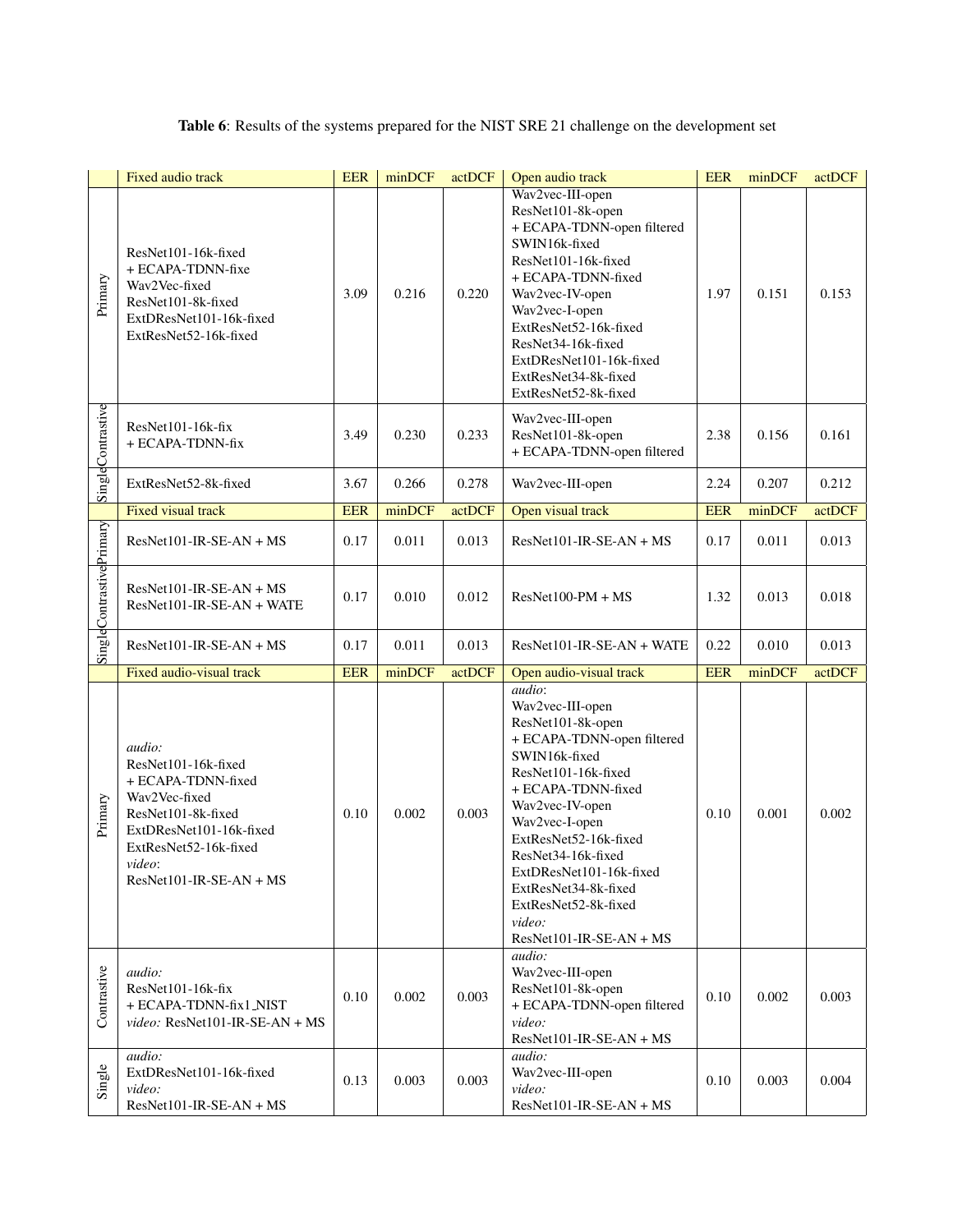# 6. REFERENCES

- <span id="page-9-0"></span>[1] Hossein Zeinali, Shuai Wang, Anna Silnova, Pavel Matějka, and OldÅ<sup>TM</sup>ich Plchot, "BUT System Description to VoxCeleb Speaker Recognition Challenge 2019," Tech. Rep., 2019.
- <span id="page-9-1"></span>[2] Daniel Garcia-Romero, Greg Sell, and Alan McCree, "Magneto: X-vector magnitude estimation network plus offset for improved speaker recognition," in *Proc. Odyssey 2020 the speaker and language recognition workshop*, 2020, pp. 1–8.
- <span id="page-9-2"></span>[3] Aleksei Gusev, Vladimir Volokhov, Tseren Andzhukaev, Sergey Novoselov, Galina Lavrentyeva, Marina Volkova, Alice Gazizullina, Andrey Shulipa, Artem Gorlanov, Anastasia Avdeeva, et al., "Deep speaker embeddings for far-field speaker recognition on short utterances," *arXiv preprint [arXiv:2002.06033](http://arxiv.org/abs/2002.06033)*, 2020.
- <span id="page-9-3"></span>[4] Kong Aik Lee, Hitoshi Yamamoto, Koji Okabe, Qiongqiong Wang, Ling Guo, Takafumi Koshinaka, Jiacen Zhang, and Koichi Shinoda, "The nec-tt 2018 speaker verification system.," in *INTERSPEECH*, 2019, pp. 4355–4359.
- <span id="page-9-4"></span>[5] Omid Sadjadi, Craig Greenberg, Elliot Singer, Lisa Mason, Douglas Reynolds, et al., "Nist 2021 speaker recognition evaluation plan," 2021.
- <span id="page-9-5"></span>[6] Seyed Omid Sadjadi, Timothée Kheyrkhah, Audrey Tong, Craig S Greenberg, Douglas A Reynolds, Elliot Singer, Lisa P Mason, Jaime Hernandez-Cordero, et al., "The 2016 nist speaker recognition evaluation.," in *Interspeech*, 2017, pp. 1353–1357.
- <span id="page-9-6"></span>[7] Seyed Omid Sadjadi, Craig Greenberg, Elliot Singer, Douglas Reynolds, Lisa Mason, Jaime Hernandez-Cordero, et al., "The 2019 nist speaker recognition evaluation cts challenge," in *Speaker Odyssey*, 2020, vol. 2020, pp. 266–272.
- <span id="page-9-7"></span>[8] Pavel Matějka, Oldřich Plchot, Ondřej Glembek, Lukáš Burget, Johan Rohdin, Hossein Zeinali, Ladislav Mošner, Anna Silnova, Ondřej Novotný, Mireia Diez, et al., "13 years of speaker recognition research at but, with longitudinal analysis of nist sre," *Computer Speech & Language*, vol. 63, pp. 101035, 2020.
- <span id="page-9-8"></span>[9] Steffen Schneider, Alexei Baevski, Ronan Collobert, and Michael Auli, "wav2vec: Unsupervised pretraining for speech recognition," *arXiv preprint [arXiv:1904.05862](http://arxiv.org/abs/1904.05862)*, 2019.
- <span id="page-9-9"></span>[10] Alexei Baevski, Henry Zhou, Abdelrahman Mohamed, and Michael Auli, "wav2vec 2.0: A framework for selfsupervised learning of speech representations," *arXiv preprint [arXiv:2006.11477](http://arxiv.org/abs/2006.11477)*, 2020.
- <span id="page-9-10"></span>[11] Daniel S. Park, William Chan, Yu Zhang, Chung-Cheng Chiu, Barret Zoph, Ekin D. Cubuk, and Quoc V. Le, "Specaugment: A simple data augmentation method for automatic speech recognition," *Interspeech 2019*, Sep 2019.
- <span id="page-9-11"></span>[12] Jiankang Deng, Jia Guo, Niannan Xue, and Stefanos Zafeiriou, "Arcface: Additive angular margin loss for deep face recognition," 2019.
- <span id="page-9-12"></span>[13] Leslie N. Smith and Nicholay Topin, "Superconvergence: Very fast training of neural networks using large learning rates," 2018.
- <span id="page-9-13"></span>[14] Tong He, Zhi Zhang, Hang Zhang, Zhongyue Zhang, Junyuan Xie, and Mu Li, "Bag of tricks for image classification with convolutional neural networks," in *Proceedings of the IEEE/CVF Conference on Computer Vision and Pattern Recognition (CVPR)*, June 2019.
- <span id="page-9-14"></span>[15] Brecht Desplanques, Jenthe Thienpondt, and Kris Demuynck, "Ecapa-tdnn: Emphasized channel attention, propagation and aggregation in tdnn based speaker verification," *arXiv preprint [arXiv:2005.07143](http://arxiv.org/abs/2005.07143)*, 2020.
- <span id="page-9-15"></span>[16] Koji Okabe, Takafumi Koshinaka, and Koichi Shinoda, "Attentive statistics pooling for deep speaker embedding," *Interspeech 2018*, Sep 2018.
- <span id="page-9-16"></span>[17] Aaron van den Oord, Yazhe Li, and Oriol Vinyals, "Representation learning with contrastive predictive coding," *arXiv preprint [arXiv:1807.03748](http://arxiv.org/abs/1807.03748)*, 2018.
- <span id="page-9-17"></span>[18] Myle Ott, Sergey Edunov, Alexei Baevski, Angela Fan, Sam Gross, Nathan Ng, David Grangier, and Michael Auli, "fairseq: A fast, extensible toolkit for sequence modeling," *arXiv preprint [arXiv:1904.01038](http://arxiv.org/abs/1904.01038)*, 2019.
- <span id="page-9-18"></span>[19] Sergey Novoselov, Andrey Shulipa, Ivan Kremnev, Alexandr Kozlov, and Vadim Shchemelinin, "On deep speaker embeddings for text-independent speaker recognition," *arXiv preprint [arXiv:1804.10080](http://arxiv.org/abs/1804.10080)*, 2018.
- <span id="page-9-19"></span>[20] Ze Liu, Yutong Lin, Yue Cao, Han Hu, Yixuan Wei, Zheng Zhang, Stephen Lin, and Baining Guo, "Swin transformer: Hierarchical vision transformer using shifted windows," 2021.
- <span id="page-9-20"></span>[21] Daniel Colibro, Claudio Vair, Emanuele Dalmasso, Kevin Farrell, Gennady Karvitsky, Sandro Cumani, and Pietro Laface, "Nuance–Politecnico di Torino's 2016 NIST speaker recognition evaluation system," in *IN-TERSPEECH 2017*, Stockholm, Sweden, August 2017, pp. 1338–1342.
- <span id="page-9-21"></span>[22] Jiankang Deng, Jia Guo, Yuxiang Zhou, Jinke Yu, Irene Kotsia, and Stefanos Zafeiriou, "RetinaFace: Singlestage dense face localisation in the wild," in *arXiv preprint [arXiv:1905.00641](http://arxiv.org/abs/1905.00641) [cs.CV]*, 2019.